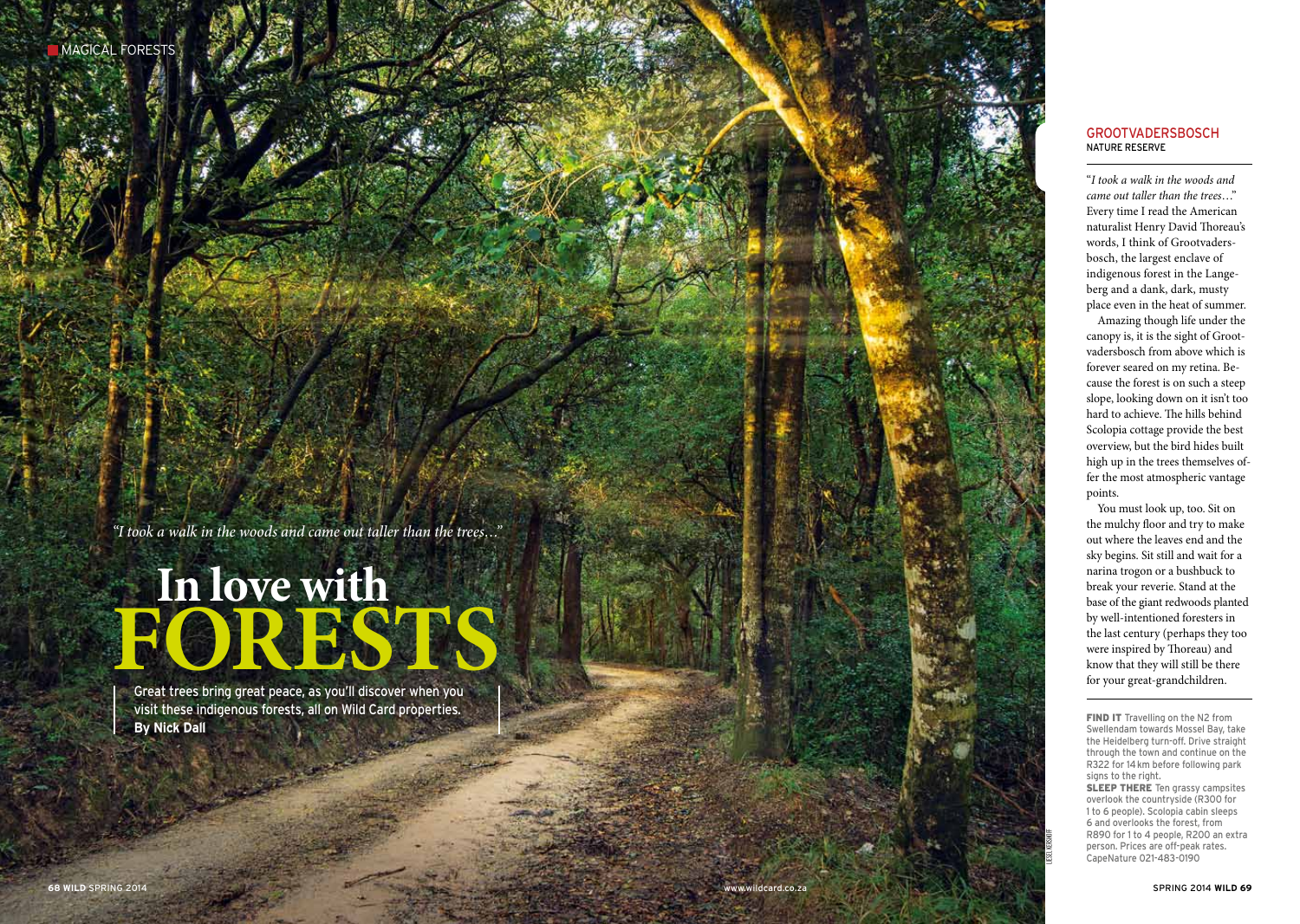

GARDEN ROUTE NATIONAL PARK

Mere mention of the word Knysna evokes images of gargantuan trees and mysterious elephants, delicate frogs and hard-living woodcutters. The Southern Cape coast receives year-round rainfall and giant yellowwoods, stinkwoods and white pear trees have thrived in its moist soils for centuries.

There are quite a few so-called 'Big Trees' in the area, but for raw emotive power it is hard to beat the Dalene Matthee Tree. This 880-year-old, 40-metre-high Outeniqua yellowwood is marked by a small plaque: "*Like a mighty king it stood above the white alder and mountain saffron, stinkwood, assegai and hard pear. As if God had planted it long before the others. Its giant root anchored it to the ground like giant arms.*"

The text comes from *Circles in a Forest*, the first of Matthee's four 'forest novels' which bring to life the myths, history and ecology of the area. The Circles in a Forest Trail is a one-of-a-kind day-walk that uses the beguiling beauty of Matthee's words to breathe new life into the forest and its fungi, ferns, brooks and loeries. I caught myself thinking I was one of the woodcutters walking home after a long day's toil only to come across an elephant bull: "*like a huge, grey rock moving slowly through the foliage".*

**FIND IT** Travelling on the N2 from George, take the Rheenendal turn-off 15km before Knysna. Just past Rheenendal take the Goudveld turn-off and follow the signs to Krisjan se Nek. 044-389-0252 SLEEP THERE Camp out on one of the 'forest timber camping decks' in Diepwalle, R170 base rate for 1 or 2 people. Or splurge on the luxurious tree-top chalet (R1300 for 1 or 2 people). Book with the park on 044-302- 5606. KARIN SCHERMBRUCKER

There's more to Kalk Bay than beach, beer and bric-a-brac. Cape Town's quaintest fishing village has quite a bit of mountain up its sleeve. Spes Bona and Echo Valley, also known as Kroon se Bos, are two of the largest pockets of indigenous forest on the Cape Peninsula. Both can be taken in on a short walk which starts and ends on Boyes Drive.

These 'afrotemperate' forests are funny, nestling in the valleys and depressions between buttresses so expertly that they can barely be identified as forests from without. But there's no denying it once you're inside them, with gnarled yellowwoods, Cape beech and assegai trees forming a twisted canopy.

# *There are lovely wooden benches in the forest. Pack a thermos flask so you can enjoy a cuppa as you relax.*

 These are peaceful places where Rameron pigeons, lichens and mosses thrive. The splendid serpentine boardwalks which wend their way through both forests are not just for our comfort, they make sure that walkers don't wander aimlessly among the trees. Sitting just above the forest floor they allow leaf litter to accumulate and ensure that the seedlings which are indispensable to the forests' future are not trampled.

**FIND IT Park on Boyes** Drive at the track labelled Ou Kraal. After a gentle ascent of about 1km you'll reach a junction. From here you'll do a loop that goes up through Spes Bona, reaches its peak at the Amphitheatre and descends through Echo Valley. **SLEEP THERE The** best forest accommodation in the park is the tented camp at Orange Kloof near Hout Bay. It can be enjoyed as part of the Hoerikwaggo Trail or on its own. Safari tent R465 a night for 1 or 2 people. SANParks Central Reservations 012-428-9111

NICK DALL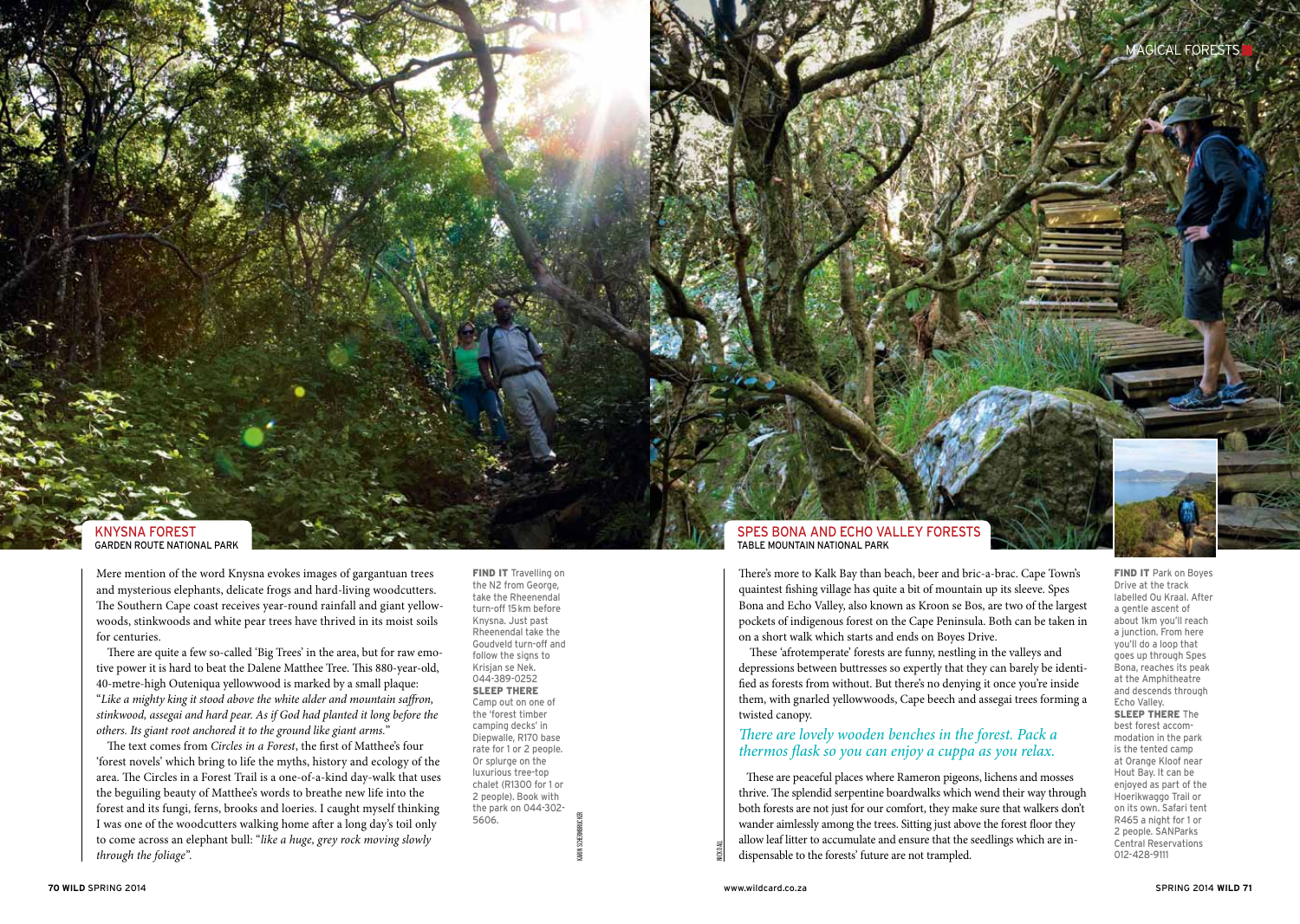

## MAGICAL FORESTS

### LUVUVHU RIVER FORES KRUGER NATIONAL PAR

Unlike most forests, there is quite a bit of light in the Luvuvhu. It's filtered through the leaves of the jackalberries and fever trees, suffused with a rich green usually the preserve of pond algae and pea soup.

Historically it's not only the light in this remote subtropical forest that is murky. Wedged up against the borders of both South ern Rhodesia and Portuguese East Africa, the area was such a popular hideout for brigands, ivory poachers and slave traders, it earned the nickname Crooks' Corner.

These days it's not quite as shady (forgive the pun). Graceful nyalas and small family groups of elephants meander through the trees almost as languidly as the river itself, while crowned horn bills and greyheaded parrots seek refuge among the foliage. Because leopards and the occasional lion lurk beneath the canopy, visitors aren't allowed to leave their ve hicles, but the winding road has numerous viewpoints over the river. The drive to the lovely, for ested picnic area may just be the most relaxing thing I've ever done in a car.

FIND IT Situated in the uppermost corner of North-Eastern Kruger, the Luvuvhu River Drive (S63) is accessed from the Pafuri Gate or from Punda Maria camp **SLEEP THERE** Punda Maria has camping from R190 a night for 1 or 2 people, bungalow R800. S ANParks Central Reservations 012-428-9111